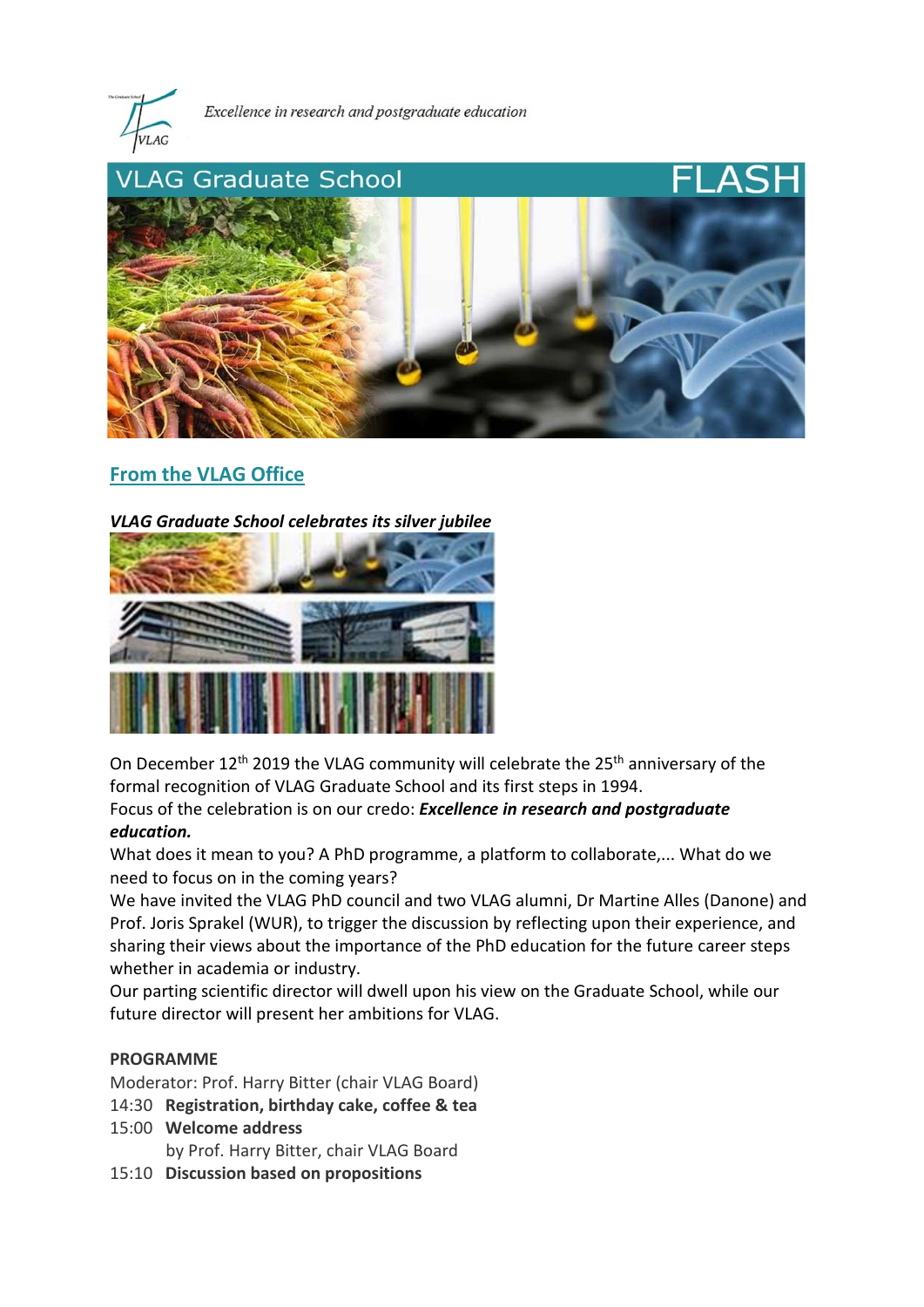- 15:30 **Alumni perspective** by Prof. Joris Sprakel, Professor at Physical Chemistry and Soft Matter, Wageningen University
- 16:00 **Alumni perspective** by Dr Martine Alles, Science Catalyst Director, Danone Nutricia Early Life Nutrition
- 16:30 **PhD-Quiz**, by VLAG PhD council
- 17:00 **Legacy of a Scientific Director,** by Prof. Renger Witkamp, Scientific Director (2016-2019)
- 17:15 **Ambition for the following 4 years,** by Prof. Karin Schroën, Scientific Director (2020-2013)
- 17:30 **Wrap-up** by Prof. Harry Bitter
- 17:45 **Food & Drinks**
- 20:00 **VLAG Party**

**VENUE**: ORION (WUR building 103), room C1040 & C2050 **REGISTRATION**: To register click [here.](https://vlag.crs.wur.nl/courses/details/376/)

# **VLAG People**

## **CGIAR award for Dr Elise Talsma**

Elise Talsma (Human Nutrition & Health) received a CGIAR (Consultative Group of International Agricultural Research) grant to work with the International Food Policy Research Institute (IFPRI) on sustainable and healthy diets in Vietnam and Bangladesh.

# **VLAG Courses**

# **2019**

- 21-24 Oct: [Big Data in the Life Sciences](https://www.vlaggraduateschool.nl/en/courses/course/BDA19.htm)
- 14-15 Nov: Masterclass [Dairy Protein Biochemistry and Proteomics,](http://phd.scitech.au.dk/for-phd-students/courses/scientific-courses/kurser-2019/food-science/dairy-protein-biochemistry-and-proteomics-2019/) Aarhus, DK, directly after the 16th International Symposium on Milk Genomics and Human Health
- 1-6 Dec: [Production and Use of Food Composition Data in Nutrition](https://www.vlaggraduateschool.nl/en/courses/course/foodcomp2019.htm)
- 2-5 Dec: [PhD week, 45th edition](https://www.vlaggraduateschool.nl/en/courses/General-courses/VLAG-general-courses/VLAG-PhD-week.htm)

# **2020**

- 16, 23, 30 Jan and 6, 13, 20 Feb: Philosophy and Ethics of Food Science and **[Technology](https://www.vlaggraduateschool.nl/en/courses/General-courses/VLAG-general-courses.htm)**
- 10-11 Feb: [Introduction to R](https://www.vlaggraduateschool.nl/en/courses/General-courses/VLAG-general-courses/VLAG-Statistics-courses/Introduction-to-R.htm)
- 2-5 March: Energy Metabolism and Body Composition
- 16-20 Mar: Bioprocess design (BioTech Delft, location: Wageningen)
- 28 Apr-1 May: Healthy Food Design
- 2-4 June: Applied Statistics
- 10-12 June: Chemometrics (Multivariate Statistics)
- 14-18 June: Glycosciences
- 6-10 July: Reaction Kinetics in Food Science

# **Wageningen Graduate Schools (WGS) courses**

For a complete overview of all competence, skills and career development training activities, please click [here.](https://wgs.crs.wur.nl/)

# **Thesis defenses**

For an overview of the forthcoming thesis defenses please visit the [VLAG webpage.](https://www.vlaggraduateschool.nl/en.htm)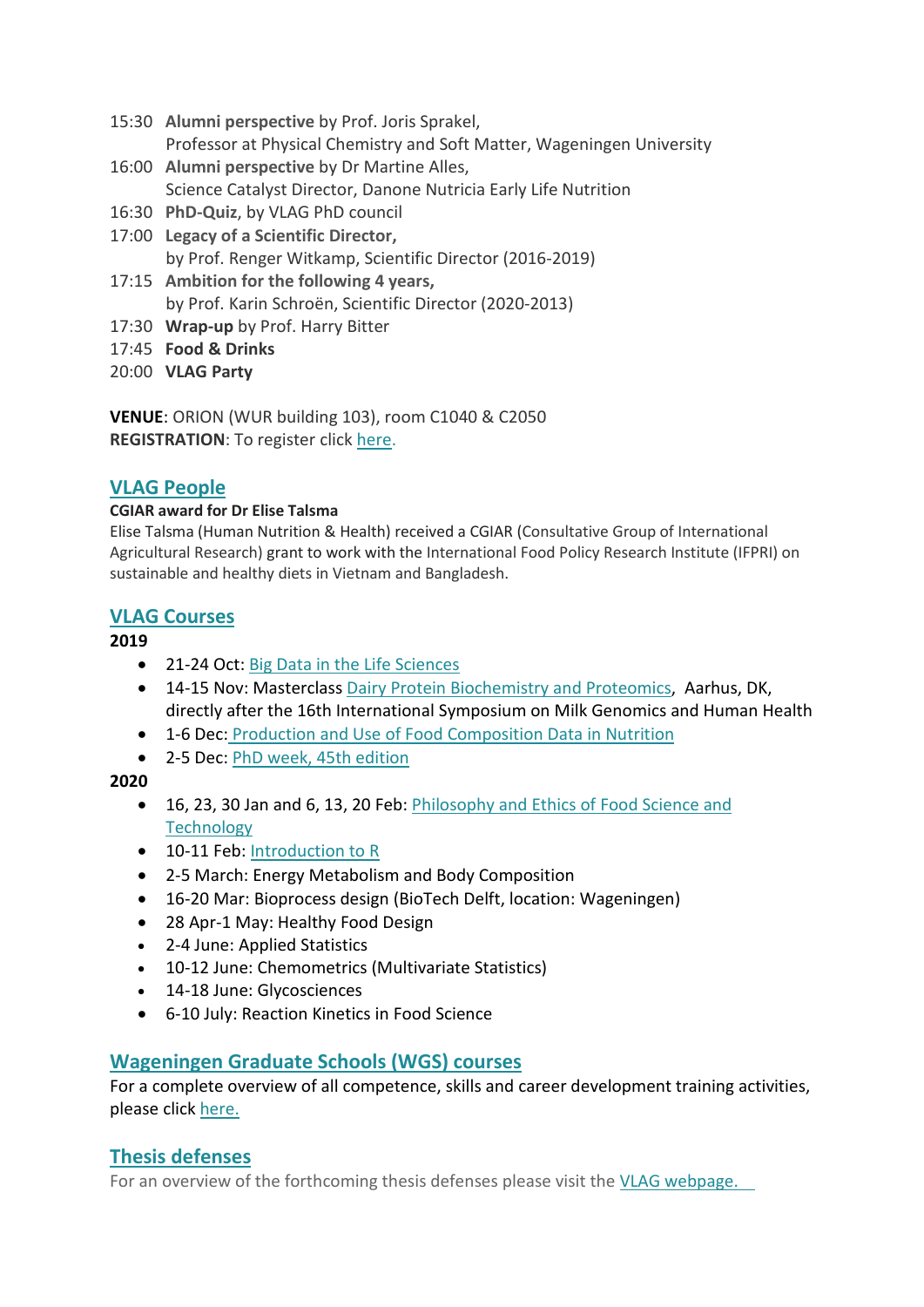# **Wageningen PhD Symposium 2019**



# THE 6TH WPS 2019 -**SCIENCE WITH IMPACT**

For more information and registration please click [here.](https://wps2019wageningen.wixsite.com/scienceimpact)

## **Other events**

#### **A new initiative organized by PhDs for PhDs**

Being a PhD candidate is hard, but also rewarding work. To discuss the commonalities of what PhDs are going through, we are organizing sessions of informal, judgement-free roundtable conversations about everything that being a PhD entails. Interested in attending one or more of these sessions? Sign up for our mailing list by clicking [here.](https://docs.google.com/forms/d/e/1FAIpQLSenCaY5XWivFlkFkfgbwxCO5xEofLJL8MUlDNkqG6Hrwx1AKA/viewform)

## **Wageningen Evolution & Ecology Seminar (WEES): Role of lactic acid bacteria in nutritional properties of cereals**

Tuesday, 22 October Orion C3033, 16.00h (seminar). There will be free drinks with the speaker after the seminar in The Spot! For more information click [here](http://www.weeswageningen.nl/)

### **Course Nutrient delivery and impact on human health**

4-6 November 2019 The course will be addressed to PhD students, post-docs and early career researchers in the food and health area from all Europe. Information on the course is available [here.](http://www.cism.it/courses/E1902/)

#### **International Conference Nutrition Disparity and Equity: From Differences to Potential**

Friday, 8 November 2019, Wageningen International Conference Centre Junior scientists (PhDs and postdocs) will be offered the possibility to present their work through pitches and/or oral presentations.

The conference will be offered free of charge. For more information click [here.](https://www.wur.nl/en/activity/Nutrition-disparity-and-equity.htm)

### **The Young EFFoST Day**

Monday 11 November 2019, Rotterdam

The Young EFFoST Day is an event packed with inspiring talks, an interactive networking programme and tasty food for young food professionals. The aim is to inspire and connect early career food professionals working in academia, industry or start-ups throughout Europe.

For more information click [here.](https://www.effost.org/members/young+effost+group/young+effost+day+2019/default.aspx)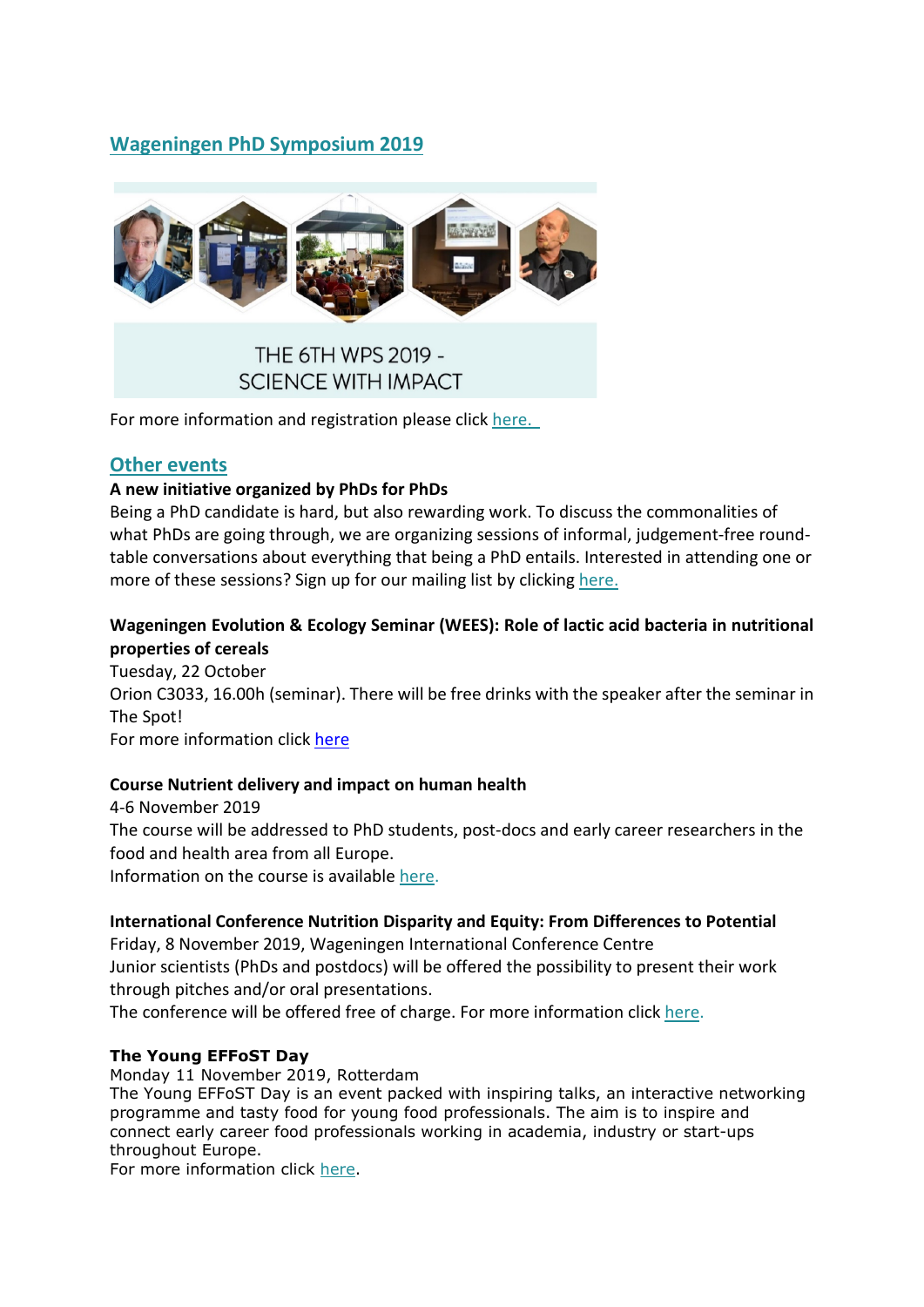To register click [here.](http://www.effostconference.com/conference-register.asp)

#### **Dutch Chemometrics Society - Masterclass on Data Visualization**

12 November 2019 Bar Beton, Utrecht Central Station Deadline registration is 20 October 2019. For more information and registration click [here.](https://dutchchemometricssociety.nl/events/symposium-2018)

#### **Grant application course**

16-17 January 2020, Amsterdam PhD students and postdocs can enhance their academic career prospects by improving their grant writing skills. For more information click [here](https://www.bcfcareer.nl/grant-application-cursus) .

## **Grants**

*Best PhD Thesis Award: Promoting Flavor Research amongst PhD Students in Europe* Deadline applications: 31 October 2019. For more information click [here.](https://www.giract.com/flavor-research-programme.php)

#### **News from NWO**

#### **Register now for the new research communities of Life Sciences**

Since September 2019 the five Research Communities for life sciences have started. These have been set up by the Life Sciences Round Table, in close consultation with the research field. Through these five research communities, the life sciences research field will be able to make an effective contribution towards recommendations for and monitoring of research at the Dutch Research Council (NWO). The link between researchers and NWO is essential to ensure that signals in the field are picked up by NWO, and that NWO is able to gain access to the field. The research communities connect life scientists and promote collaboration with other disciplines. The NWO Life Sciences Round Table invites researchers to register for membership of one or, at most, two research communities. For more information click [here.](https://www.nwo.nl/en/common/about-nwo/organisation/nwo-divisions/life/research-communities-life-sciences)

#### **Interested in becoming a member of a selection committee?**

NWO is continually in need of enthusiastic researchers who want to join selection committees. These committees are essential for a proper and meticulous assessment of applications. Researchers have a lot to gain from membership of a selection committee: a peek behind the scenes at NWO, knowledge about how to write a good application and excellent networking opportunities. Selection committees play a central role in the assessment procedure for funding applications, both in Open Competitions and the Talent Scheme, and in thematic research programmes developed by NWO in conjunction with researchers and other parties. With the help of external expert advice and possibly an interview with the applicant, the committees assess the quality of the research applications and establish prioritization. Which applicants are awarded funding is decided on this basis. For the Science (ENW) domain click [here.](https://www.nwo.nl/en/common/about-nwo/organisation/nwo-divisions/enw/membership-selection-committee)

#### **Perspectief round 2019/2020 open for applications**

18.9 million euro is available for research aimed at innovation with an economic and societal impact. Information on application, conditions and planning can be found on the website. The monetary value of The NWO Domain AES contribution for each program is  $1.5 - 4$ million Euros.